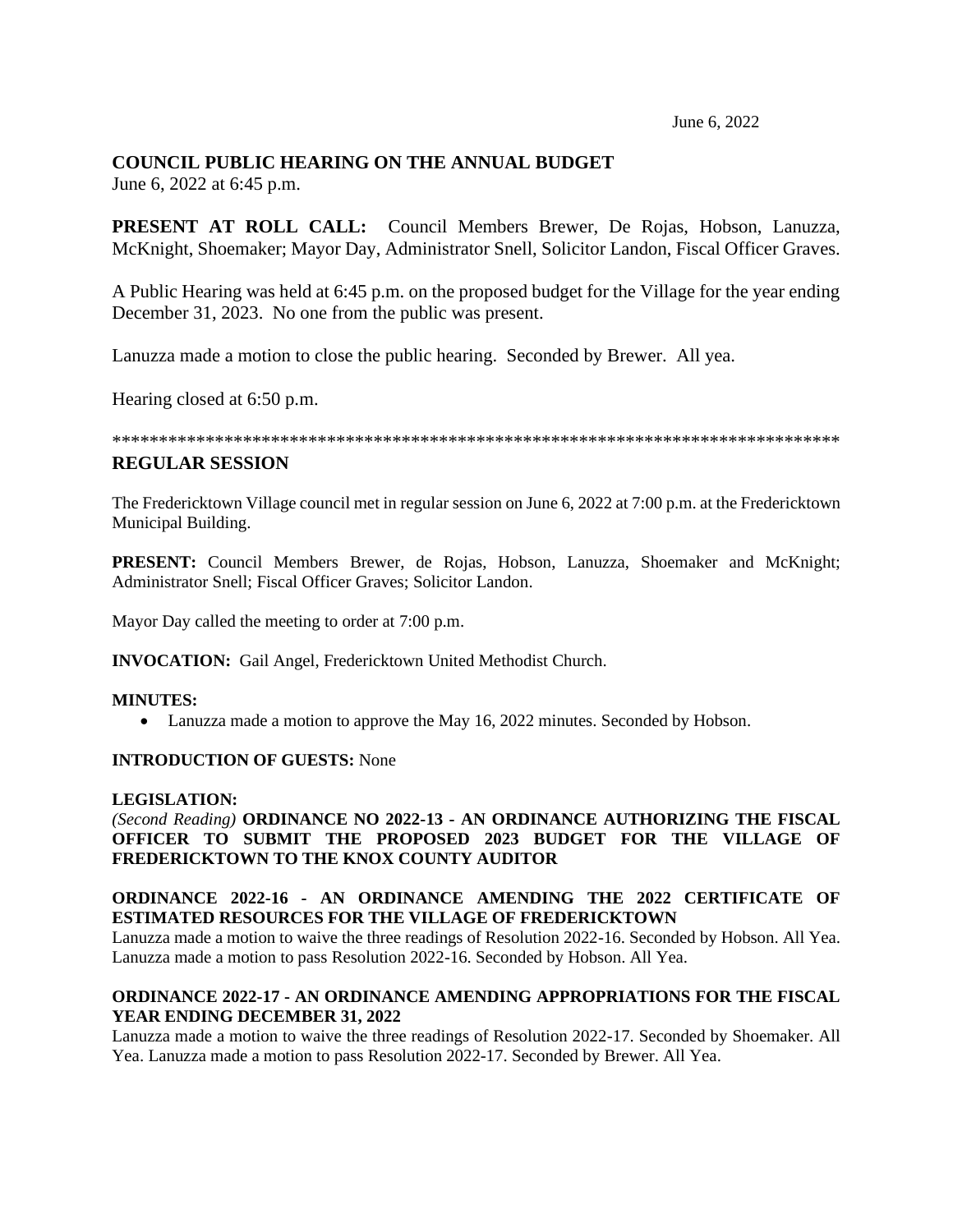**RESOLUTION NO. 2022-18 - A RESOLUTION AWARDING THE BID FOR THE 2022 STREET IMPROVEMENT PROJECT, AS RECOMMENDED BY THE PUBLIC WORKS DEPARTMENT, TO KOKOSING CONSTRUCTION COMPANY, INC., IN THE AMOUNT OF \$113,865.50 AS THE LOWEST AND BEST BIDER, AND DECLARING THIS RESOLUTION AN EMERGENCY**

Brewer made a motion to waive the three readings of Resolution 2022-18. Seconded by Shoemaker. All Yea. Lanuzza made a motion to pass Resolution 2022-86. Seconded by Brewer. All Yea.

*(First Reading)* **RESOLUTION NO. 2022-19 - A RESOLUTION TO AUTHORIZE A REVOCABLE PERMIT FOR OWNERS/TENANTS TO OCCUPY THE PUBLIC RIGHT-OF-WAY IN A MANNER THAT WILL NOT IMPEDE THE PROPOSED STREETSCAPE PROJECT** Discussion was had about verbiage of legislation. Administrator Snell will follow up with Jason Burgholder at K.E. McCartney.

*(First Reading)* **RESOLUTION NO. 2022-20 – ACCEPTING THE RECOMMENDATIONS OF THE 2022 KNOX COUNTY TAX INCENTIVE REVIEW COUNCIL CONCERNING PARCELS OF COMMERCIAL REAL PROPERTY IN THE VILLAGE OF FREDERICKTOWN RECEIVING TAX EXEMPTIONS FOR PURPOSES OF ECONMIC DEVELOPMENT**

## **OLD BUSINESS:**

• Discussion was had about the Streetscape project Street Lights, specifically if the project should remove one or two of the street lights. Cost of each traffic light for the project is roughly \$75,000. Lanuzza made a motion to keep a street light at the intersection of Sandusky and Main Streets, a 4 way Stop sign at College and Main Streets, and a 4-way Stop sign at High, Mill and Main Streets. Seconded by Shoemaker. All yea.

#### **NEW BUSINESS:**

- Discussion was had regarding implementing an Ordinance for food trucks.
- Shoemaker recommended doing something for Andy Weller at the barber shop for 60 years of doing business in Fredericktown.

## **VILLAGE ADMINISTRATOR'S REPORT:**

- Sewer Separation project bids will be opened June  $7<sup>th</sup>$  at 10:00 A.M.
- Library needs new parking lot. Library will pay 50% of \$32,784 for paving.
- Kokosing retirees removed old flag pole in front of the Municipal Building and put new 67' pole and flag on southeast corner of square behind the cannon.

## **FISCAL OFFICER'S REPORT:** None

#### **POLICE CHIEF REPORT:** None

#### **ZONING INSPECTOR'S REPORT:** None

#### **SOLICITOR'S REPORT:**

• Volunteer Energy bankruptcy case. We are moving forward with another vendor.

#### **COMMITTEE REPORTS:** None

#### **PLANNING COMMISSION:** Next Meeting June 15<sup>th</sup>

• Shoemaker said electric sign for square will hopefully be here around June 20th.